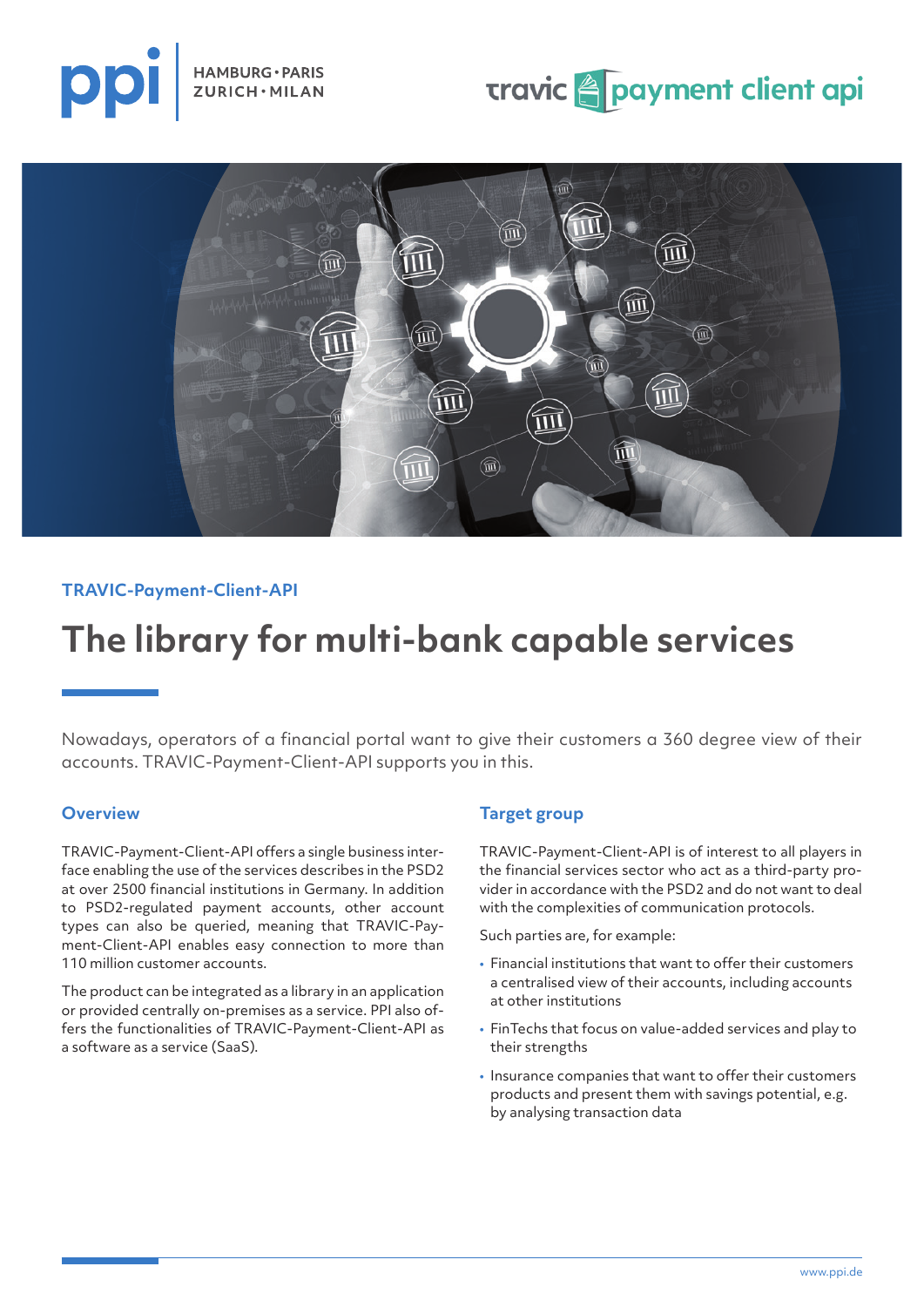



#### **TRAVIC-Payment-Client-API**

# **Multi-bank capability made easy**

#### **Application scenarios**

In addition to multi-bank capability, which, for example, can be added to a portal with the help of the API, other application scenarios are conceivable. For example, a financial institution in the role of a third-party provider (TPP) could offer online retailers an alternative payment channel using the PSD2 services. In this scenario, the online customer would be directed by the retailer to the TPP, which in turn prompts the customer to make a payment on behalf of the online retailer. To execute this, the TPP uses TRAVIC-Payment-Client-API and the associated payment initiation services of the online customer's financial institution. After the payment has been made, this is communicated to the online retailer.

#### **Use cases**

In its current version, TRAVIC-Payment-Client-API can be used for the following use cases:

Account information service (AIS)

- Querying financial institution lists
- Querying balances
- Querying transaction data
- Requesting account information

Payment initiation service (PIS)

- Submitting payments
- Querying the status of a payment

#### **Third-party financial institutions**

TRAVIC-Payment-Client-API enables communication with over 2500 banks and institutions in Germany. This corresponds to approximately 110 million online customers whose accounts can be connected via the API.



### **Characteristics of the API**

- The API is stateless.
- The API offers a unified business interface for the mentioned use cases.
- All performed activities are logged by a special audit logger for verification purposes.
- Sensitive data such as PINs, TANs or passwords can be stored in encrypted form, logged and kept in the memory. A decryption only takes place directly before use.
- Additional clients can easily be added without high administrative effort.

#### **System requirements**

TRAVIC-Payment-Client-API can be used as a service or as a Java library (at least Java 8). As library, it can be integrated into any Java application.

A (network) file system for configuration files is required for horizontal scaling.

A database connection for effective management of bank accesses is recommended.

A JDK with implementation of the RSASSA-PSS algorithm or a corresponding JCE provider (e.g. Bouncy Castle) is required.

#### **Benefits**

TRAVIC-Payment-Client-API offers key benefits:

- 1. An application which uses this API benefits from a single, channel-independent business interface. That way, protocol-specific characteristics are hidden behind a facade.
- 2. The functionalities required for multi-bank capable access to third-party financial institutions are encapsulated in an external product for which PPI provides maintenance and support.
- 3. The operator of the portal can operate or use the API in different ways (library / service on-premises / SaaS hosted at PPI).
- 4. As a service, the API can be provided centrally and is thus reusable and scalable.
- 5. The API is multi-client capable and thus manages bank access and cryptographic keys per client.